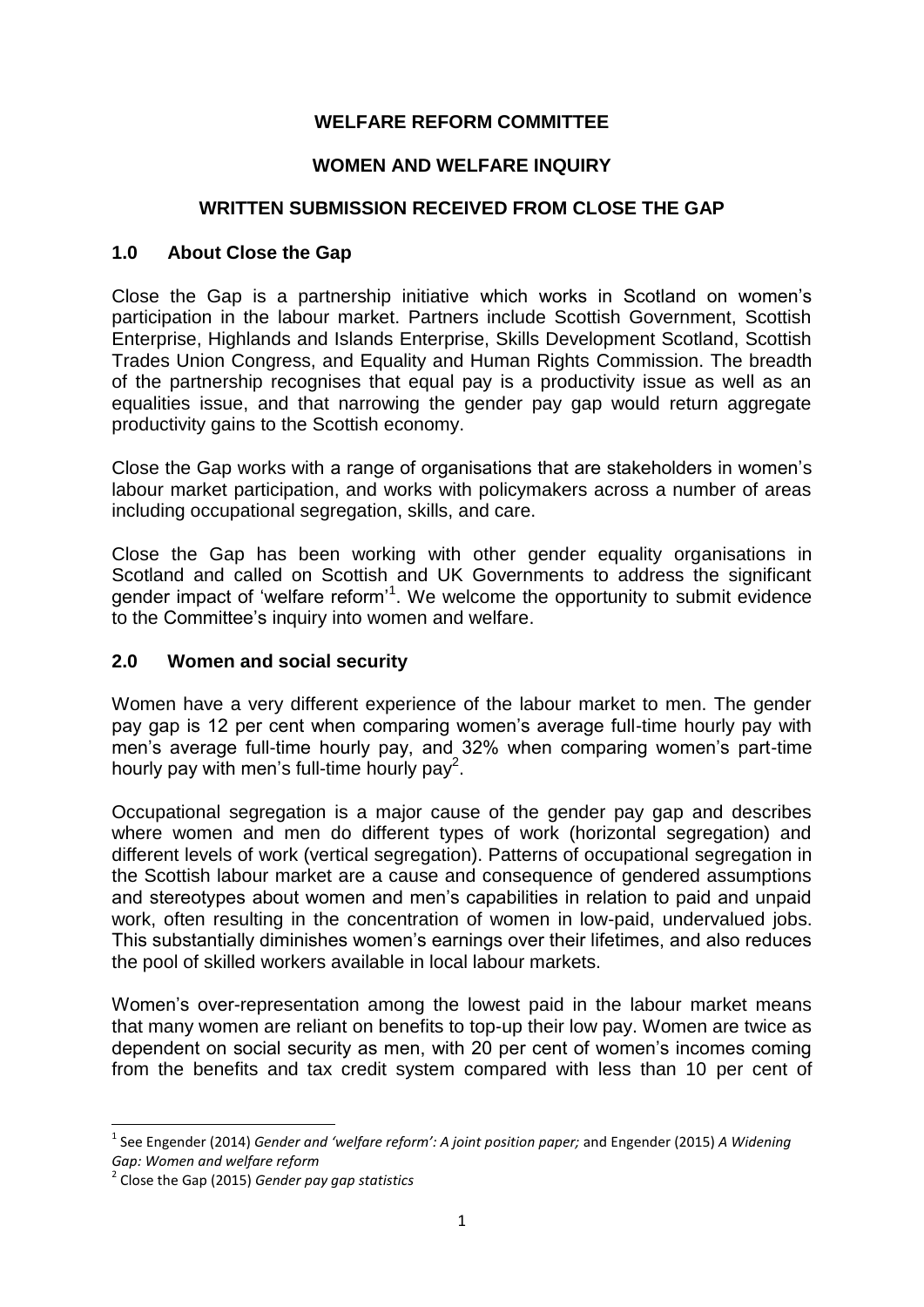men's.<sup>3</sup> The impact of the austerity agenda means that women are at an increased risk of sustained poverty, and where women's disposable income is reduced, spending on children decreases. The links between women's and children's poverty are widely recognised.<sup>4</sup>

Social security programmes which fail to militate against the barriers which prevent or restrict women's labour market participation will further entrench occupational segregation, and the gender pay gap.

## **3.0 Women and welfare reform**

Since 2010, £26 billion of cuts have been made to benefits, tax credits, pay and pensions. 85 per cent of these cuts have been taken from women's incomes<sup>5</sup>.

### 3.1 Universal Credit

The current UK Government policy of 'making work pay', which is embodied in Universal Credit, aims to increase incentives to enter the labour market and to reduce in-work poverty. The design of Universal Credit does not, however, take cognisance of the gendered barriers to employment nor the gendered patterns of caring. Women are much more likely than men to be primary carers, whether for children, disabled people or older people.

## *3.1.1 Earnings disregard*

 $\overline{\phantom{a}}$ 

The earnings disregard, which is income that is exempt from total amounts used to calculate benefit entitlements, may disincentive second earners from entering the labour market. The gender pay gap means that women tend to be lower paid than men, and are therefore far more likely to be second earners. For second earners on the national minimum wage, and many lone parents, 91 per cent of whom are women<sup>6</sup>, disposable income plateaus at as little as ten hours a week, as Universal Credit reduces sharply with additional earnings. For many women, it will not pay to work more than 30 hours a week because of the combination of expensive childcare costs, reduced Universal Credit payments, and income tax.<sup>7</sup>

In its current form, Universal Credit is also likely to reduce women's access to income, even if the level of income for the family is sustained. The household payment will be paid to one individual with one person claiming on behalf of the family on a monthly basis, which will place significant pressures on household budgets. It will also reduce women's economic autonomy which will increase the opportunity to create financial dependency. This, in turn, prevents women from

<sup>3</sup> The Fawcett Society (2006) *Who Benefits? A gender analysis of the UK benefits and tax credit system*

<sup>4</sup> Women's Budget Group (2005) Making the Links: Women and children's poverty

<sup>5</sup> Fawcett Society (2015) *Where's the Benefit? An Independent Inquiry into Women and Jobseeker's Allowance*

cited in Engender (2015) *Women and Welfare Reform: A Widening Gap*<br><sup>6</sup> ONS (2014) *Families and Households, 2014* <u>http://www.ons.gov.uk/ons/rel/family-demography/families-and-</u> [households/2014/families-and-households-in-the-uk--2014.html](http://www.ons.gov.uk/ons/rel/family-demography/families-and-households/2014/families-and-households-in-the-uk--2014.html) accessed April 2015

<sup>7</sup> Engender (2015) *A Widening Gap: Women and welfare reform*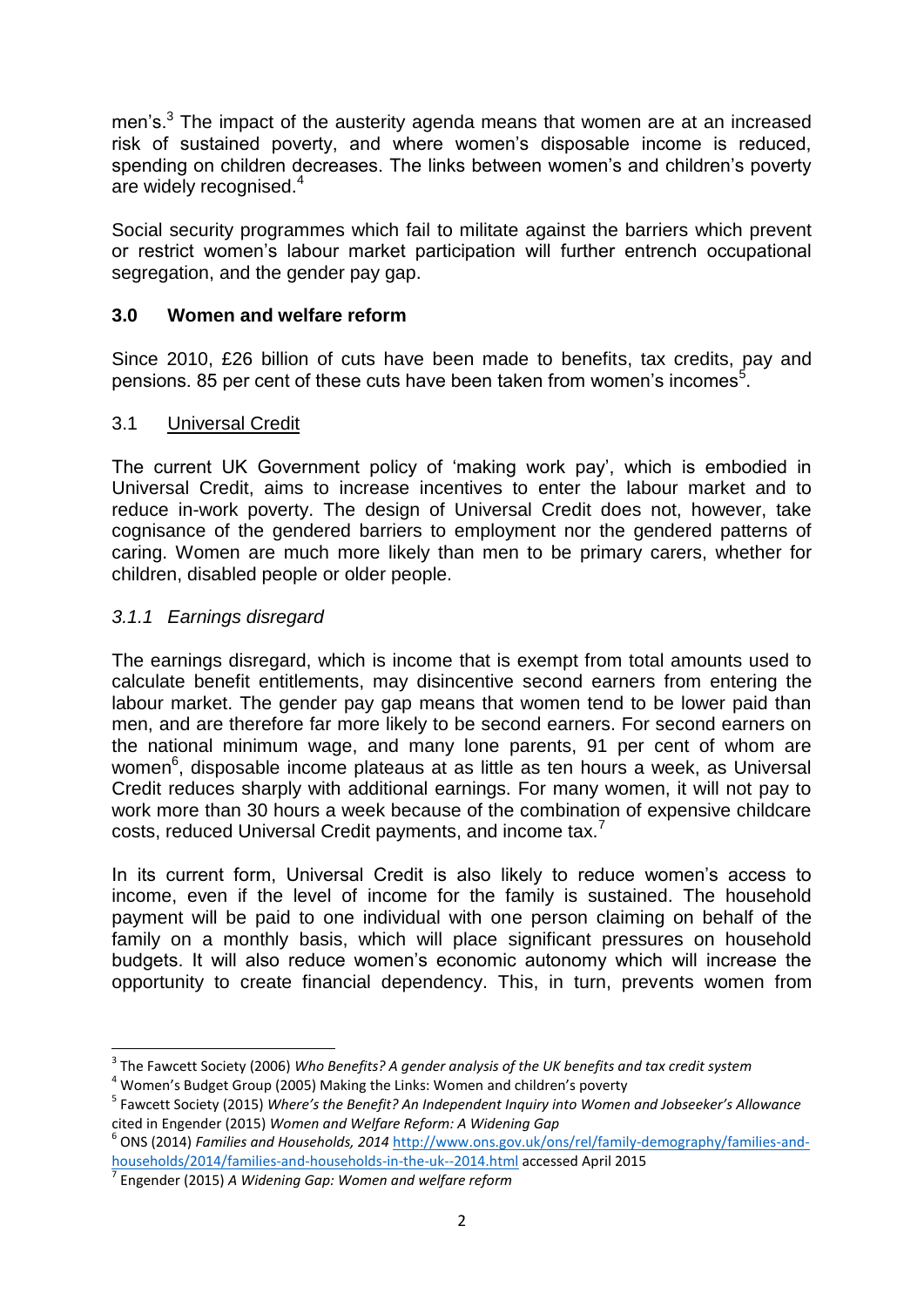leaving abusive relationships and places women and their children who are experiencing domestic abuse at increased risk.<sup>8</sup>

# *3.1.2 Universal Credit and self-employment*

Since 2008, women's self-employment has risen dramatically, accounting for 63 per cent of newly registered businesses. In 2014, this figure rose to 88 per cent. Labour market data shows that increasing part-time self-employment was 'solely driven by women', whilst men's self-employment fell.<sup>9</sup>

Many of these women will be penalised by a new minimum income floor policy based on assumed earnings which will replace the more flexible tax credits system. If these estimated targets (based on at least the national minimum wage for seven days a week, 52 weeks a year) are not met, Universal Credit will not bridge the gap. The Department of Work and Pensions (DWP) reports that only one in 45 businesses confidently felt that earnings could be sustained above that level.<sup>10</sup>

## 3.2 Employability and job seeking support services

Jobseeker's Allowance recipients have been subject to a punitive system of sanctions and conditionality that has been introduced through DWP and Jobcentres. Recipients are placed under extreme pressure to participate in employability activity that is supposed to move participants closer the labour market. These programmes have been heavily criticised, with specific impact on women being of particular concern.

# *3.2.1 Occupational segregation*

These employability programmes do not consider occupational segregation, one of the major causes of the gender pay gap, when pairing jobseekers with mandatory work activity. Generic skills and employability programmes are likely to replicate gendered patterns of skills acquisition and employment, which sees women clustered into low-paid, undervalued jobs. Support structures around Jobseeker's Allowance and Work First do not consider the gendered barriers to labour market participation, and will therefore entrench occupational segregation and widen the gender pay gap.

### *3.3.2 Lone parents*

New Income Support rules require single mothers to take part in work-focused interviews when their youngest child is one year old, and women with children as young as three or four can be required to undertake mandatory work activity. Recipients of JSA can be referred to Jobcentre Plus staff to complete unpaid

 8 *Ibid.*

<sup>9</sup> *Ibid.*

<sup>10</sup> Prowess (2013) *Universal Credit for the Self-employed: Unworkable, unfair and short-sighted* <http://www.prowess.org.uk/universal-credit-self-employed> cited in Engender (2015) *A Widening Gap: Women and welfare reform*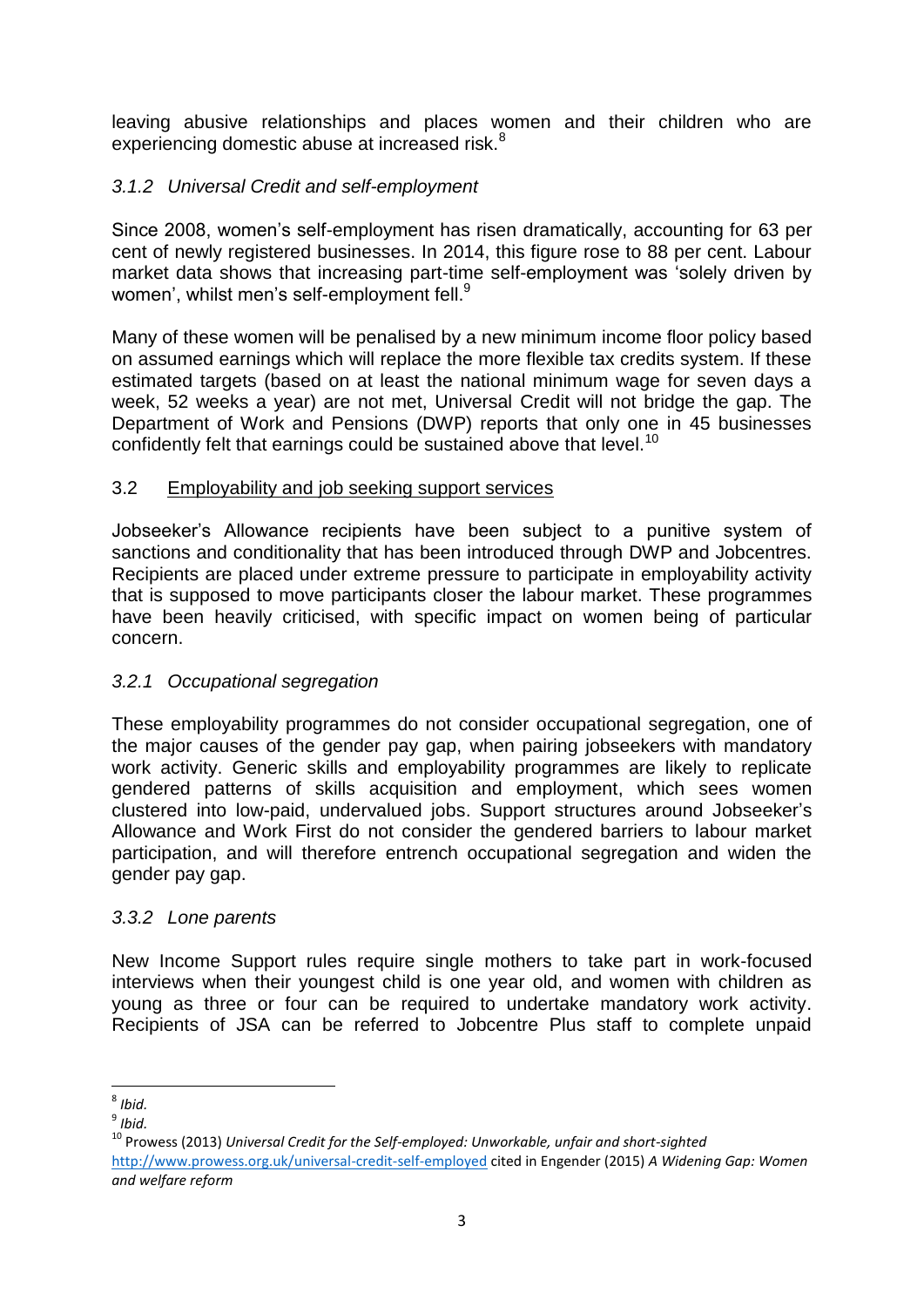placements of four weeks of up to 30 hours a week. Those who do not comply face sanctions.<sup>11</sup>

Current provision of childcare is entirely insufficient to meet the needs of all women who are categorised as 'economically inactive'. This means that not all women will be able to meet the requirements of the programme, and will therefore be subject to sanction.

Lone parents, 91 per cent of whom are women, are particularly impacted by the policy of increased conditionality and sanctions. In order to combine paid work with their caring responsibilities they often have to take part-time work which is predominantly found in low-skilled, low-paid jobs. Lone parents are more likely to be under-employed, both in terms of hours worked, and also in terms of skill level. Working part-time has a negative impact on women's pay, progression opportunities, and also their income in retirement $12$ .

Safeguards which are currently set down in regulation aim to ensure that work availability requirements placed on parent jobseekers reflect their caring responsibilities. However, evidence suggests that these are not always being applied correctly. Under Universal Credit, the parent flexibilities will be significantly reduced, and detailed in guidance as opposed to regulation, further eroding the limited safety net in place. $13$ 

### 3.3 Childcare

As women still do the majority of unpaid caring, childcare is one of the most immediate barriers to women's equal labour market participation. Access to good quality, affordable childcare is essential to enable women to work outside the home. There is evidence that, because of other pressures on family budgets, including those caused by welfare reform, an increasing number of women are dropping out of the labour market because childcare has become too expensive. A quarter of parents in severe poverty in the UK have given up work and a third have turned down a job mainly because of high childcare costs.<sup>14</sup>

Childcare has not been a consideration in the development of Universal Credit. Changes to Child Benefit, the childcare element of Working Tax Credit, and Income Support will push women with very young children into stressful and unrealistic jobseeking activities, remove the sole source of independent income from women with high-earning partners, and reduce access to childcare for low-income families. Lone parents are particularly at risk in this regard.

# 3.4 Carers

**.** 

<sup>11</sup> Engender (2015) *A Widening Gap: Women and welfare reform*

<sup>12</sup> Close the Gap (2012) *Briefing on women and work* 

<sup>13</sup> The Fawcett Society (2015) *Where's the Benefit? An independent inquiry into women and Jobseeker's Allowance* 

 $14$  Close the Gap (2012) Briefing on women and work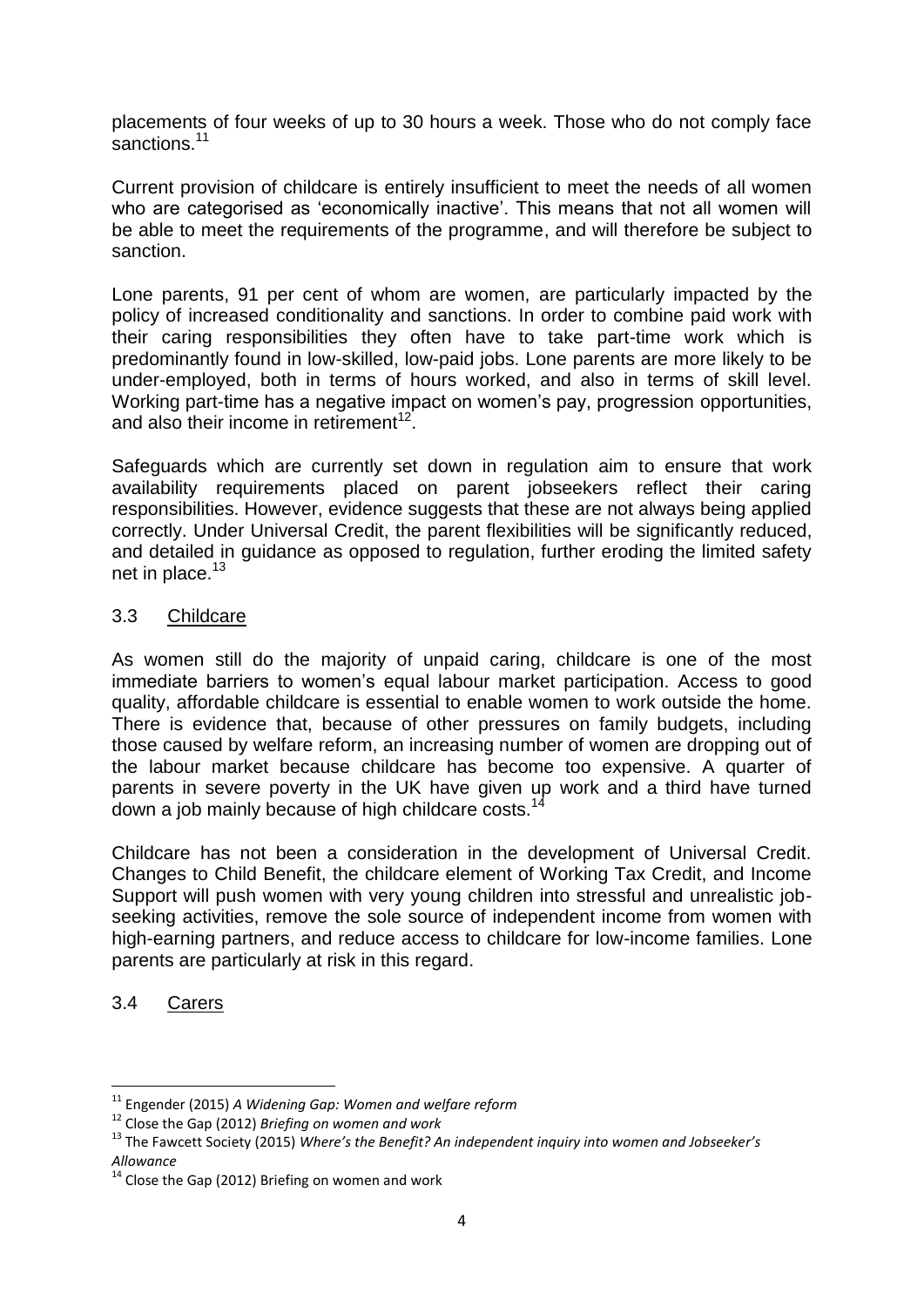Unpaid carers, almost 60 per cent of whom are women, save Scotland an estimated £10.3 billion, equivalent to more than a third of the national budget. In spite of this. Carer's Allowance is set at the lowest rate for any income replacement benefit, and amounts to just 25 per cent of the national minimum wage. This reflects the undervaluation of caring, of 'women's work', and of the contribution of care work to the economy. Across the UK, £1 billion will be cut will cut from carers' incomes between 2011 and 2018.<sup>15</sup>

Women comprise the majority of carers in employment, and those who provide care for more than 35 hours per week. Long caring hours and low-paid, part-time work (male carers are more likely to work full-time) explain why women are twice as likely to elem Carer's Allowance  $16$ to claim Carer's Allowance.<sup>1</sup>

Deeply entrenched attitudes and assumptions around women's perceived innate ability to do care work means that women are twice as likely to leave their paid work in order to take up the responsibility of caring for someone. A low earning disregard within Carer's Allowance can act as a financial disincentive to take up paid work where this is possible $17$ .

### *3.1.3 Multiple discrimination*

Disabled women are particularly affected by welfare reform. Many of the benefit cuts will have a disproportionate impact because disabled women are far less likely to be in full-time employment than non-disabled people. The employment rate for disabled men is almost 90 per cent compared with only 40 per cent for disabled women.<sup>18</sup> The pay gap between disabled men and non-disabled men is 11 per cent, and for disabled women who are less likely to be in employment, the pay gap when compared with non-disabled women is 22 per cent.<sup>19</sup>

Analysis suggests that claimants are being moved from Employment and Support Allowance, which replaced Incapacity Benefit, to the lower rate Jobseeker's Allowance. <sup>20</sup> Once on Jobseeker's Allowance, recipients are subject to strict conditionality and sanctions, with 20 per cent of all Jobseeker's Allowance sanctions being imposed on disabled people.<sup>21</sup> Disabled women face a number of barriers to labour market participation including discrimination, attitudes and assumptions about their capabilities, and stigma.

The changeover from Disability Living Allowance to Personal Independence Payment is premised on significantly reduced income for thousands of disabled people and therefore thousands of carers face the loss of linked entitlements. There

**.** 

<sup>&</sup>lt;sup>15</sup> Carers UK (2014) *Caring and Family Finances Inquiry: Carers struggling with alarming levels of hardship cited* in Engender (2015) *A Widening Gap: Women and welfare reform*

 $16$  *Ibid* 

<sup>17</sup> Scottish Government (2015) *Scotland's Carers* cited in Engender (2015) *A Widening Gap: Women and welfare reform*

<sup>18</sup> The Poverty Site [http://www.poverty.org.uk/45/index.shtml](http://www.poverty.org.uk/45/index.shtml%20accessed%20April%202015) accessed April 2015, cited in Engender (2015) *A Widening Gap: Women and welfare reform*

<sup>19</sup> Inclusion Scotland (2011) *Women in work MSP briefing*

<sup>20</sup> Inclusion Scotland (2011) *Welfare reform briefing*

<sup>21</sup> Engender (2015) *A Widening Gap: Women and welfare reform*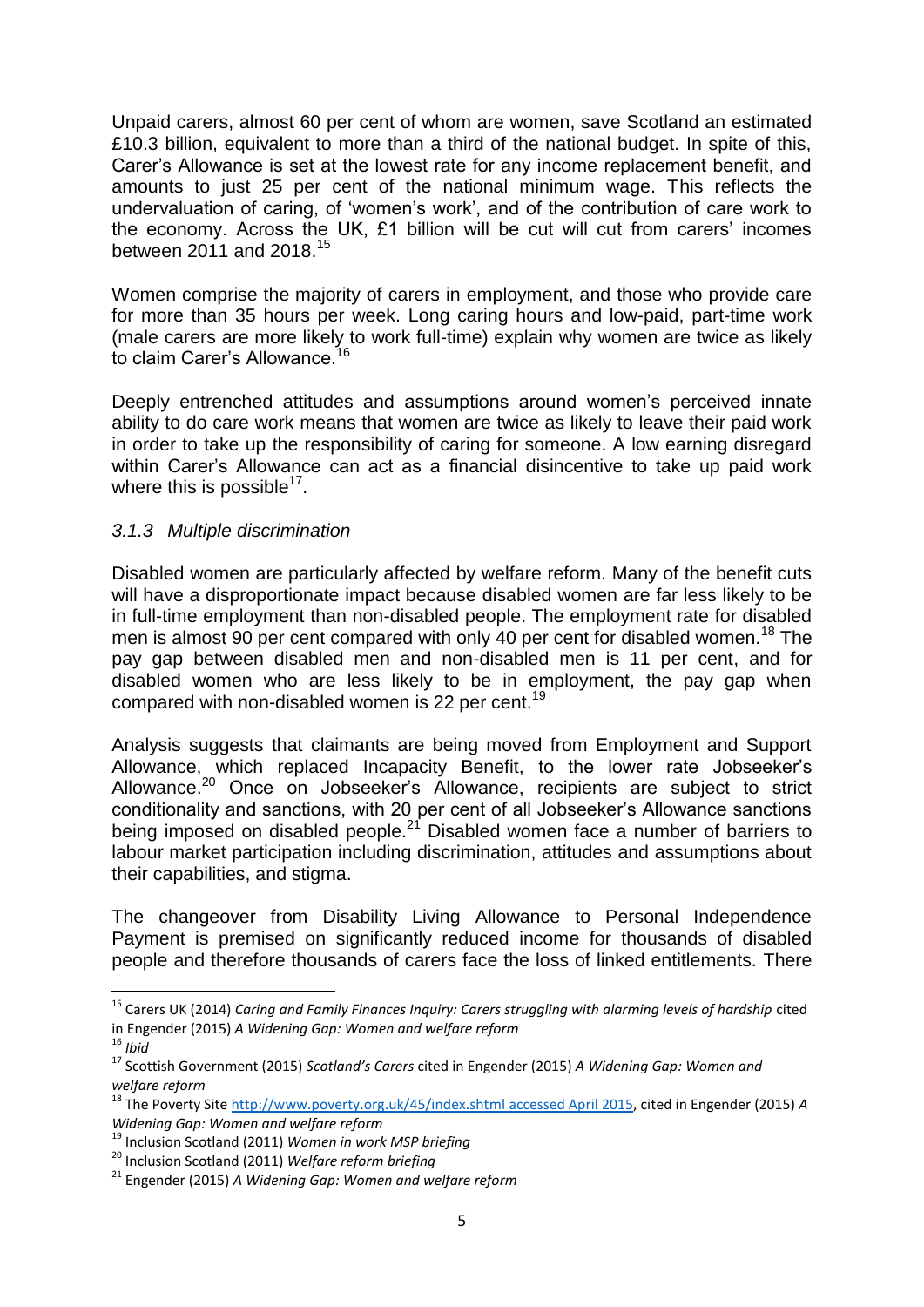are significant concerns that the knock-on effect of the expected reduction of claimants following the implementation of PIP will see many unpaid carers shifted into 'work-related' activity groups, and being subject to the sanctions regime. Carers juggling micro-jobs with pressures such as multiple appointments with healthcare and support services do not have the capacity to for additional work requirements.

Refugee women and their children are also at severe risk of the changes being implemented under welfare reform. The root of this lies in the linguistic and cultural barriers to the labour market, stigma and discrimination, existing physical and mental health issues as a result of their experiences as asylum seekers, and a lack of support network including access to childcare.<sup>22</sup>

Older women are also particularly impacted. Two-thirds of pensioners living in poverty across the UK are women, and single pensioners, the majority of whom are women, are the most affected group affected by public spending cuts. The increase in pension age for women has pushed older women into mandatory work activity for which they do not have the skills nor the physical capacity. $^{23}$ 

# **4.0 Further devolution of powers**

We have had deep concerns about the rapidity at which the process for further devolution of powers to the Scottish Parliament has taken place, and as a result, a complex division of responsibility for social security has emerged. Throughout the Smith Commission process Close the Gap, along with other organisations working on gender equality in Scotland, has called for gender equality to be mainstreamed in discussions, and for robust gender impact assessment to inform the development of any proposals on further devolution of powers. It is critical that a gender analysis is embedded throughout the process of further devolution.

There are significant opportunities for the social security system to be improved for women in Scotland. It is crucial that women impacted by welfare reform, and organisations working on gender equality, should be directly involved in shaping how new powers are used. Without this involvement, the gender discrimination which characterises the UK system is likely to be replicated in Scotland.

Benefits relating to employability, care and children should be delivered within a framework that takes account of women's experiences of the labour market, caring responsibilities, and discrimination, and is also linked to relevant policy areas such as women's employment, social care, childcare, and anti-poverty strategies.

The power over employment support offers the potential to mitigate gendered patterns of skills acquisition that contribute to occupational segregation in the labour market which sees women clustered in low-paid, insecure jobs. Occupational segregation is negative not just for women but also for the economy where it functions as a drag on growth, as many women are working below their skill level. Employability programmes that take account of the gendered barriers to women's

**<sup>.</sup>** <sup>22</sup> Refugee Women's Strategy Group (2011) *The struggle to contribute* cited in Engender

<sup>23</sup> APPG on Race and Community (2012) *Ethnic minority female unemployment: Black, Pakistani and Bangladeshi heritage women* cited in Engender (2015)